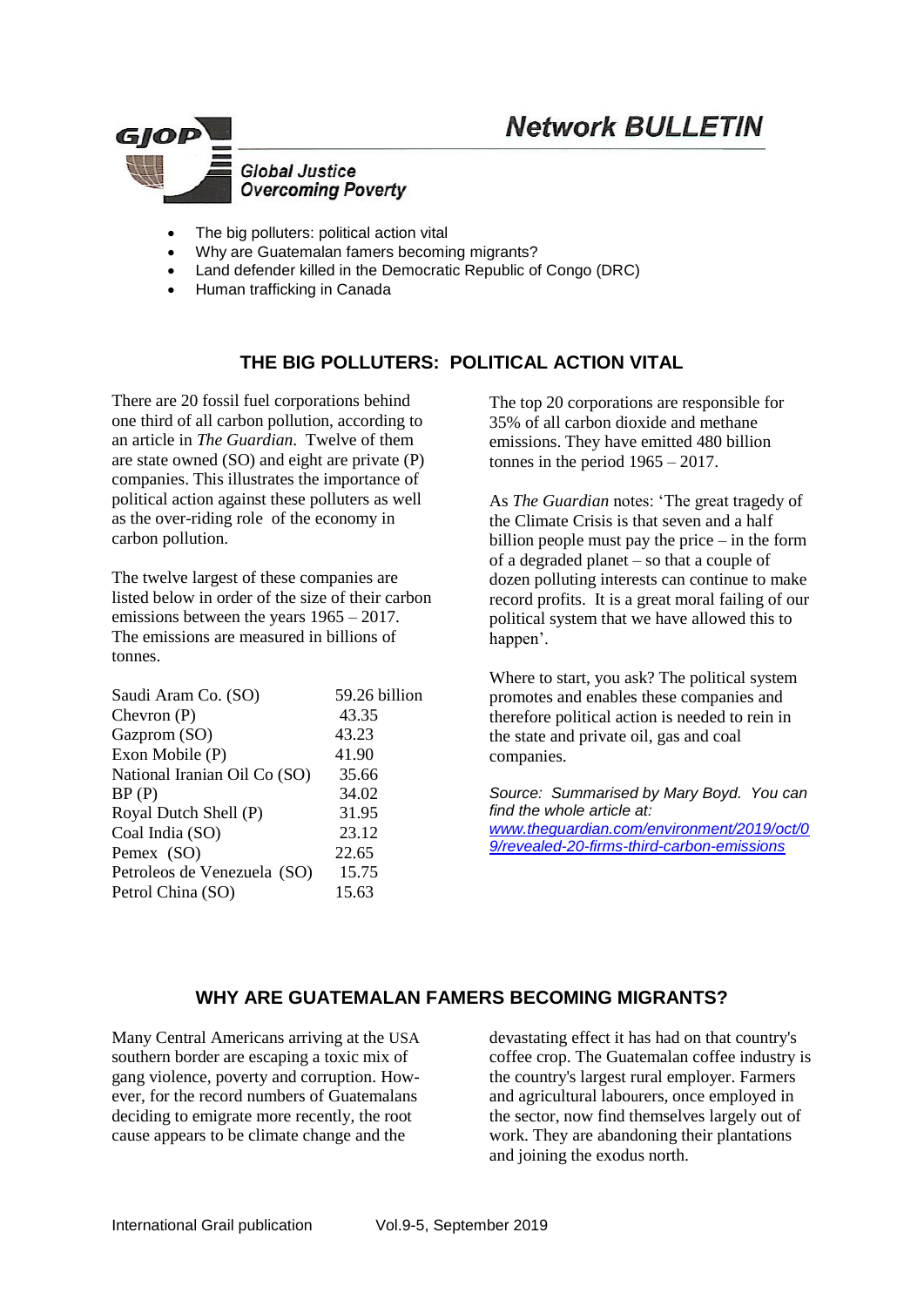Experts say climate change, caused for the most part by pollution from the developed North, is disrupting formerly predictable rain cycles. Complicating attempts to revitalize the industry were a recent drop in global coffee prices and a pervasive disease, exacerbated by shifting climate patterns, that killed off coffee plants. It is the biggest challenge with coffee right now. Guatemala is consistently listed among the [top 10 countries](https://www.gfdrr.org/en/guatemala) most vulnerable to [climate change.](https://www.usaid.gov/guatemala/environment)

But the problem is not restricted to coffee alone. Drought hasn't spared staple food crops such as corn or beans. This has pushed rural communities to the edge of poverty.

Central America has a 'dry corridor' comprising parts of Guatemala, Honduras, El Salvador and Nicaragua. This region is most prone to famine, and is home to around [3.5](http://www.fao.org/emergencies/crisis/dry-corridor/en/)  [million](http://www.fao.org/emergencies/crisis/dry-corridor/en/) people. Extreme weather phenomena have [wreaked havoc](https://news.un.org/en/story/2016/06/533262-un-agencies-meet-el-ninos-devastating-impact-central-americas-dry-corridor) on the livelihoods of those living there. Farmers used to plant crops based on their knowledge of seasonal weather. But the erratic weather conditions and lack of information have posed new challenges.

'Farmers are completely confused. They are walking in the dark about important questions on when to plant,' said Daniel McQuillan, technical adviser for agriculture at Catholic Relief Services. 'If farmers miss the window for planting a crop, their food supply dwindles.

And for years now, they've watched as their stocks deplete'.

Based on conversations with members of coffee co-operatives in the region, McQuillan reported 5% to 10% 'members leaving for the USA every month'.

Experts say that the prolonged drought and erratic weather in Guatemala is a direct result of climate change in the region. 'We are at the mercy of larger countries that produce climate change. They feel very little responsibility. They need to reduce greenhouse gases'.

The condition in Guatemala has also worsened since the Trump administration [suspended](https://www.usatoday.com/story/news/politics/2019/03/30/united-states-cuts-aid-guatemala-honduras-el-salvador-migrant-crisis/3320401002/)  [aid](https://www.usatoday.com/story/news/politics/2019/03/30/united-states-cuts-aid-guatemala-honduras-el-salvador-migrant-crisis/3320401002/) to the country as punishment for not doing enough to curb migration to the USA. This move has affected rural communities the most, and with no work and no food, people are now forced to make the journey north. Cutting down or shutting down aid only increases the pressure to migrate. Despite the Trump administration's 'zero tolerance policy' to prosecute all who enter the USA illegally and recent actions to limit asylum, the numbers continue to rise.

*Source: [Sarah Salvadore,](https://www.ncronline.org/authors/sarah-salvadore) Sept 20, 2019, National Catholic Reporter (NCR), [ssalvadore@ncronline.org](mailto:ssalvadore@ncronline.org) Edited A Healey.*

## **LAND DEFENDER KILLED IN DEMOCRATIC REPUBLIC OF CONGO (DRC)**

A member of the Congolese environmental and human rights organisation, RIAO-RDC, was brutally killed by a security guard of the Canadian palm oil company Feronia Inc. on Sunday, July 21, 2019, near the company's Boteka plantations in Bempumba, Eqauteur Province.

The killing follows months of intimidation directed by the company at members of RIAO-RDC, who are supporting local communities in filing a grievance against the company for its occupation of their lands.

Joël Imbangola Lunea was a driver of a motorised boat used to transport people and goods between the villages around Feronia's Boteka plantations and the city of Mbandaka. He played a particularly important role in ensuring communications between the local communities and RIAO-RDC.

As Mr Joël was preparing to transport several passengers and their luggage on his small boat, he was approached by Mr. Boketsu Ebuka, a security guard working at Feronia's Boteka plantations. Mr. Ebuka accused Mr. Joël of transporting containers of stolen palm oil from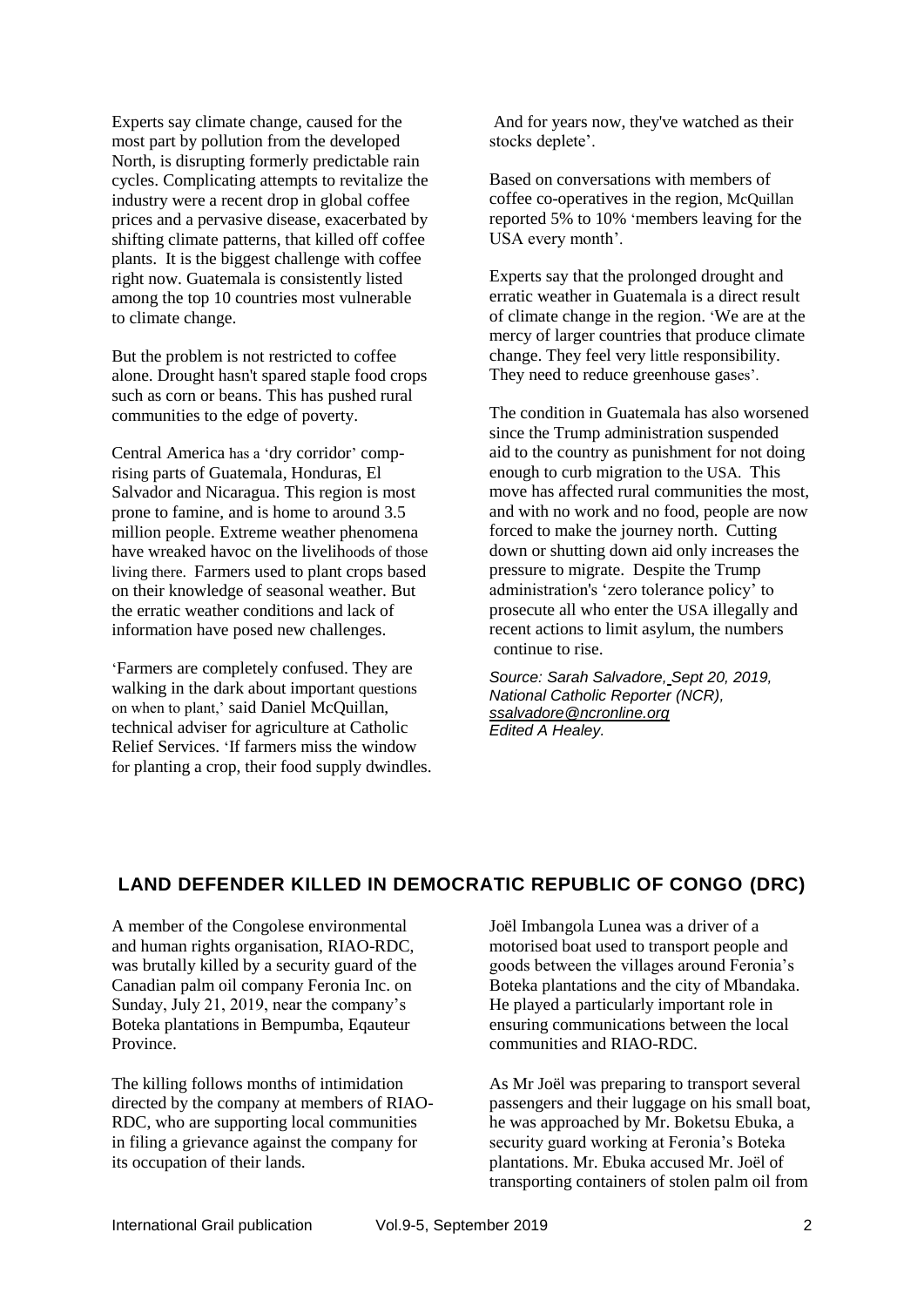Feronia's plantations. The passengers and other witnesses to the scene say that when Mr Joël denied the charge, Mr. Ebuka beat him and eventually strangled him to death. He then threw Mr. Joël's body into the Moboyo River. It is reported that Mr. Ebuka is now in hiding.

Tensions between Feronia and the local communities at the company's three different plantation sites in the DRC have been rising and. RIAO-RDC has been trying to bring a peaceful solution to the conflict. The first mediation process in 2017 came to an abrupt end when Feronia pulled out of the process after only a couple of weeks. In November 2018, RIAO-RDC began supporting nine affected communities in another mediation process, this time using the International Complaints Mechanism (ICM) of the German, Dutch and French development banks that finance Feronia.

Since this second mediation process was initiated, RIAO-RDC has faced increased efforts by Feronia to discredit RIAO-RDC, by accusing the organisation of being an agent for foreign interests. At the same time its security

guards have increased their intimidation of local members of RIAO-RDC. As well, the communities living within and alongside Feronia's plantations are routinely harassed by company security guards who accuse them of stealing oil palm fruits from the plantation, even though these communities have been harvesting palm fruits from their community forests and producing palm oil for generations and long before the arrival of Feronia.

Feronia and its international funders as well as the local authorities have all been informed of these regular occurrences and urged to correct them, but with no results. RIAO-RDC is now calling on higher relevant authorities of the DRC and international human rights bodies to investigate Mr. Joël's murder without delay..

Mr. Joël was the sole income earner of the family and leaves behind his wife and five children.

*Source: Odile [Ntakirutimana,](http://aefjn.org/en/author/odile/) 24 July 2019, in AEFJN(Africa Europe Faith and Justice Network) Echoes 60. September 2019, [jnnews@aefjn.org](mailto:jnnews@aefjn.org)* Edited A Healey

**The corporate revolution will collapse if we refuse to buy what they are selling – their ideas, their version of history, their wars, their weapons, their notion of inevitability. Remember this: We be many and they be few. They need us more than we need them. Another world is not only possible, she is on her way. On a quiet day, I can hear her breathing.**

Arundhati Roy, *War Talk*

## **HUMAN TRAFFICKING IN CANADA**

Although we don't often hear about human trafficking in Canada, it exists and is growing, according to a Conference sponsored by St Mary's University, Halifax, Criminology Department and held on 14th September. The conference was organized by human trafficking abolitionist and survivor of sexual exploitation, Cheyenne Jones, to bring awareness of the origin of the trafficking network: the buyers.

'We feel that the root of the issue is the men who buy sex, since they're the ones fuelling

the demand'. Jones believes that more facilities are needed to help survivors heal. She also wants local police and federal policing systems to hold the buyers accountable. According to a 2016 report, Halifax and Ottawa lead the nation for the highest rates of police-reported incidents of sex trafficking – at nearly five times the national level. Halifax also reported the highest rates of cross-border human trafficking in Canada. Although over 90 % of trafficking takes place within the country, Halifax police are trying to get to the bottom of a supply link between Halifax and